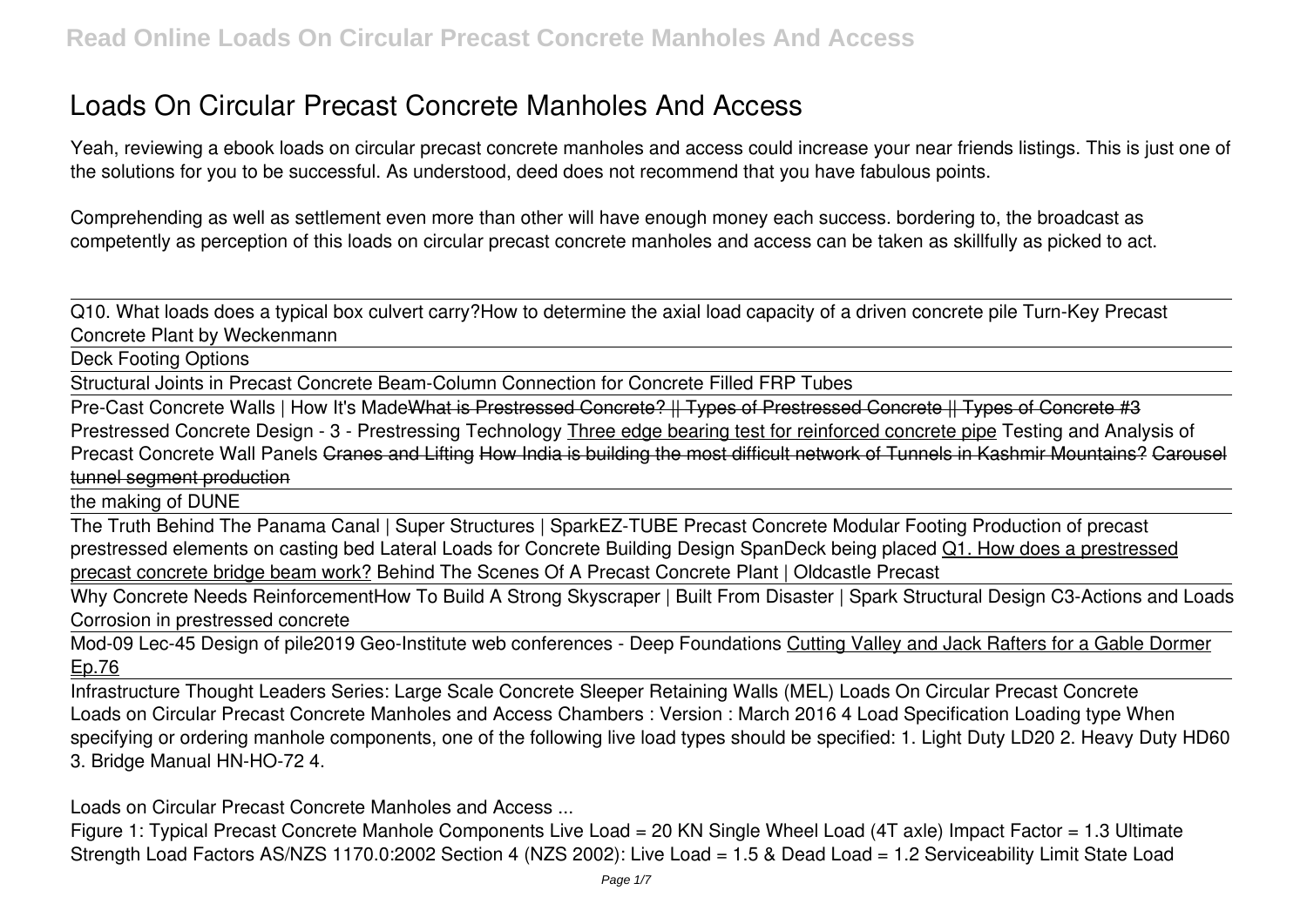## Factors AS/NZS 1170.0:2002 Section 4 (NZS 2002): Live Load = 0.7 & Dead Load = 1.0

# PRECAST CONCRETE MANHOLES- A REVIEW AND UPGRADE OF CURRENT ...

The precast concrete pile is a reinforced concrete pile which can be circular, rectangular, square, or octagonal in shape. The steel reinforcement in a precast concrete pile is provided to resist the stresses produced due to its handling, driving and loading which the pile is finally expected to receive.

Precast Concrete Piles: Basic Info | Types | Advantages ...

The new guidance note from the Concrete Pipe Association of Australasia for assessing the loadings on Circular Precast Manholes and Access Chambers. This will be incorporated into our design of manholes lids in the future, but in the meantime, it will be of benefit to those designing concrete manhole systems. [button color="accent-color" hover text color override="#fff" size="medium" url="/wpcontent/uploads/CPAA-Guidance-Note-NZ-Loads-on-Circular-Precast-Concrete-Manholes-and ...

## CPAA Guidance Notes (NZ) Loads on Circular Precast ...

Pre-cast R.C.C. piles are generally, of square section with chamfered corners. The section may be octagonal or circular. Better appearance is obtain in case of octagonal section and moreover reinforcement can easily be place in it. Precast Concrete Piles facilitate the driving processes, metallic shoes are use at the end 1 : 2 : 4 mix is use for normal loads and 1 : 1 : 3 mix is use for heavy loads and for driving through hard soils.

Precast Concrete Piles | Method of installation ...

For a reinforced concrete pipe F c is the load which the pipe will sustain without developing a crack exceeding 0.30mm in width over a length of 300mm and F n is the load which the pipe will sustain without collapse, irrespective of crack width.

## Structural Design Calculator - Concrete Pipes | BPDA

Test results (see the sidebar ILoad Testing of Precast Concrete PlankI) compare the systemIs greater strength and durability compared with other building materials. To help reduce flooring weight for transportation, erection and foundation loading, precast concrete planks are cast with continuous circular voids running through the panells length.

## Precast Concrete Building Systems - Constro Facilitator

B) Soil pressures transmitted to the pipe from surface loads, i.e. traffic and other transient loads. C) Supporting reaction below the pipe. The established method for calculation of loads on buried rigid pipes is summarised in BS EN 1295 National Annex A, the principles of which are explained in The Complete Technical Design Guide.

Structural Design | Concrete Pipe Structure | BPDA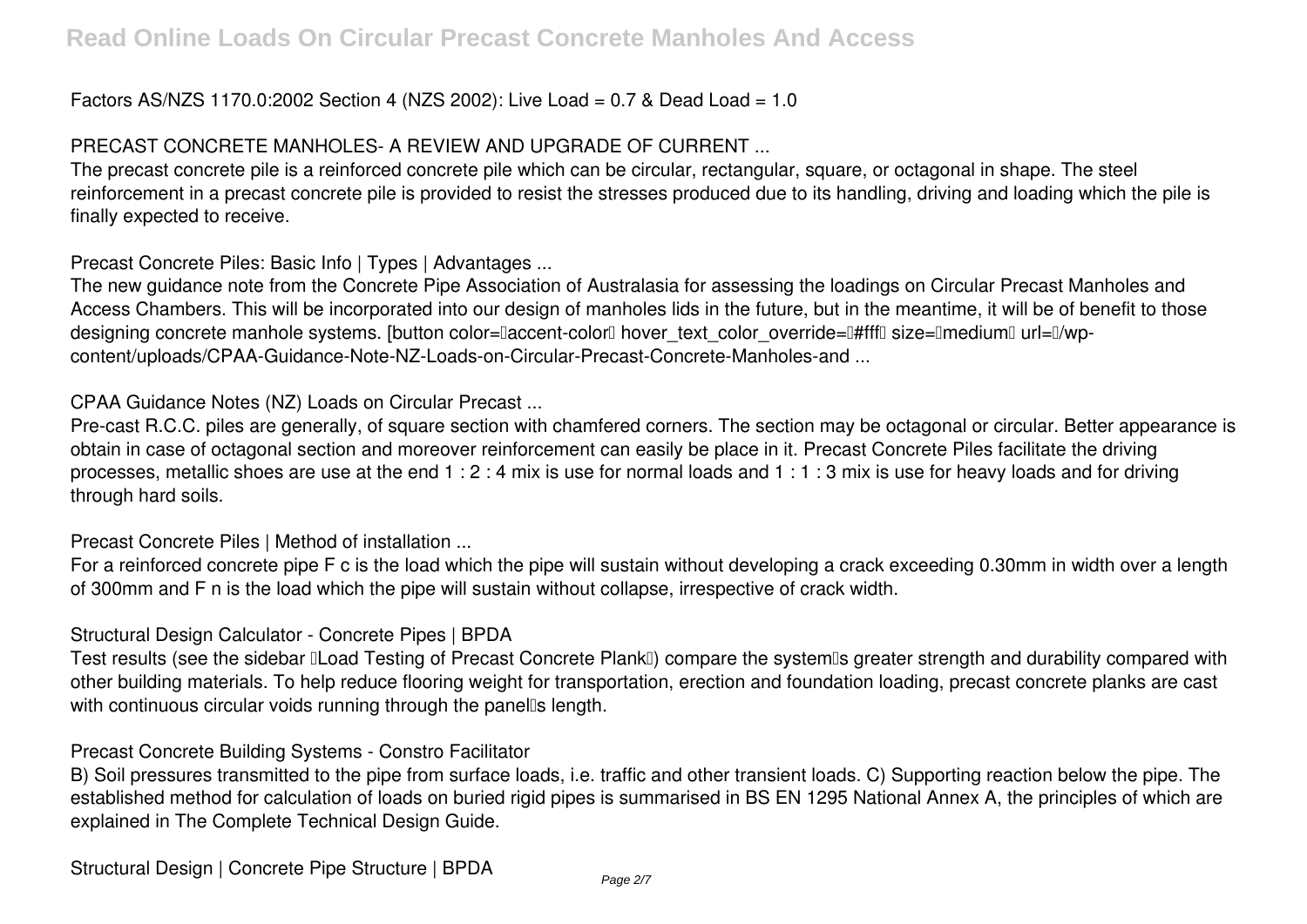to vertical loads only and 71 corbels subjected to combined vertical and horizontal loads. Part 3 contains the discussion and analysis of the experi-mental data and the derivation of the design equations. Detailed test data are given in an appendix. INTRODUCTION A series of investigations of con-nections in precast concrete struc-

#### Connections in Precast Concrete Structures<sup>[Strength of Corbels]</sup>

The maximum size of coarse aggregate should be as large as practical, but should not exceed 20% of the minimum thickness of the precast concrete tank or 75% of the clear cover between reinforcement and the surface of the tank. Larger maximum sizes of aggregate may be used if evidence shows that satisfactory concrete products can be produced.

#### BEST PRACTICES MANUAL - Precast Concrete

I Calculate all live and dead loads from floors, roofs and walls. I Calculate applicable snow, wind and seismic loads. I Calculate and determine locations of concentrated loads, such as from floor beams or girders. Suggested procedure to design with a precast concrete foundation

#### PRECAST CONCRETE FOUNDATIONS

Circular Precast Concrete Manholes manholes are covered with structural flat slab covers designed to resist the applied dead and live loads. The riser of a manhole is similar to a straight section of concrete pipe with pipe joints at either end. A riser pipe Figure 1 Typical Precast Manhole Grade Ring Eccentric Cone Section Riser Section

#### Circular Precast Concrete Manholes

DD3 Railroad Loads on Concrete Pipe ... DD20 Circular Precast Concrete Manholes | Metric DD21 Curved Alignment | Metric DD22 Flotation of Circular Concrete Pipe | Metric DD23 Low Pressure Air Testing of Sewers DD25 Life Cycle Cost Analysis DD41 Manhole Flotation II Calculate It. Box.

#### Design Data I American Concrete Pipe Association

ACI 347-04: Guide to Formwork of Concrete specify that, to allow for workers and their placing tools such as screeds, vibrators, and hoses, at least 2.4Kpa live load should be used for the design of horizontal formworks and a minimum live load of 3.6 kPa should be employed in cases where motorized carts and buggies are utilized.. Furthermore, ACI 347-04 determines combined live and dead load ...

#### Concrete Formwork Loads and Pressure Calculations

Miscellaneous Precast Products. Precast Concrete Products are available in a variety of shapes and sizes, and perform many tasks. I Median Barriers II Right of Way Markers II Parking Bumpers II Cattle Guards II Fences & Building Panels II Feed & Water Troughs. Reinforced Concrete Pipe. Reinforced concrete pipe is available in diameters ...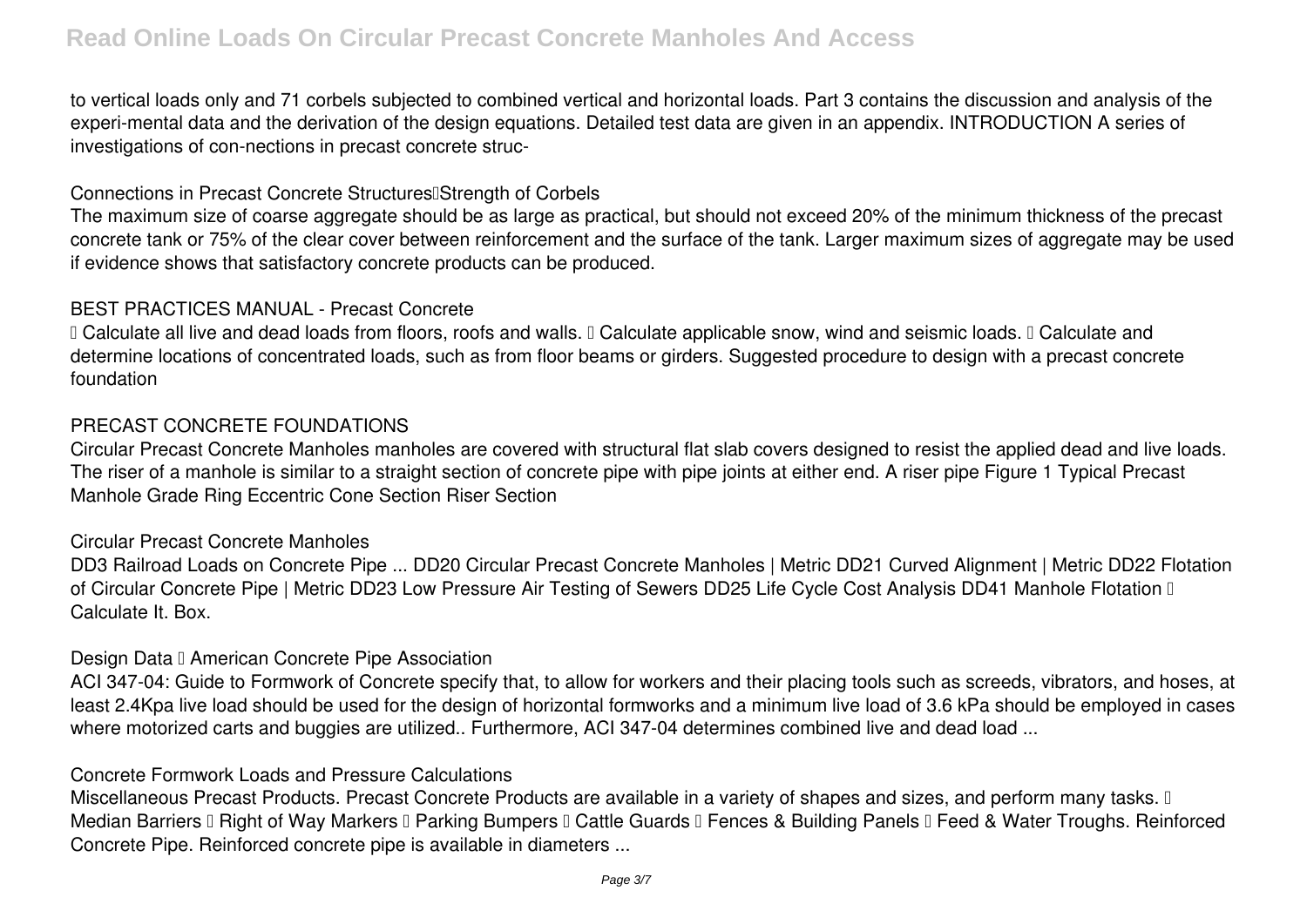#### **Products II The Precast Concrete Association of Virginia**

The Shea Concrete Advantage Concrete manholes by Shea Concrete Products are designed and manufactured to provide simple access points to either residential or commercial septic tanks. Our precast concrete manholes are available in either round or square shapes with varying dimensions. Our precast manholes are also applicable to underground utility rooms for telephone,

# Precast Concrete Manholes and Manhole Covers ...

**IRBI** precast square concrete piles made and installed by Roger Bullivant Ltd are available in four sizes with working load capabilities (depending on ground conditions) from 200 kN for the nominal 150 mm square section to 1200 kN for the 355 mm square pile, in lengths of 1.5, 3, and 4 m.

# The Precast Concrete Piles Engineering Essay

Precast piles; Structural beams II precast concrete products. RCC beams II RCC beams are structural elements designed to carry transverse external loads that cause bending moment, shear forces, and in some cases torsion across their length.RCC beams generally have concrete resisting on the compression region and steel resisting applied loads on the tension region.

# Different types of precast concrete products - Constro ...

Permissible maximum and minimum stresses in concrete at transfer and service loads are 14 and 0.7 N/mm2 . The loss ratio is 0.8. calculate also the test pressure required to produce a tensile stress of 0.7 N/mm2 in concrete when applied immediately after tensioning and also the winding stress in steel if ES = 28 kN/mm2 and EC = 35 kN/mm2 . 02/06/18 SPK-PSG College of Technology 9

This book examines alternative design procedures for plain and piled raft foundations. It explores the assumptions that are made in the analysis of soil - structure interaction, together with the associated calculation methods. The book gives many examples of project applications covering a wide range of structural forms and ground conditions.

In recent years, the use of modular bridge deck components has gained popularity for facilitating more durable components in bridge decks, but these components require field-applied connections for constructing the entire bridge. Ultra-High-Performance Concrete (UHPC) is being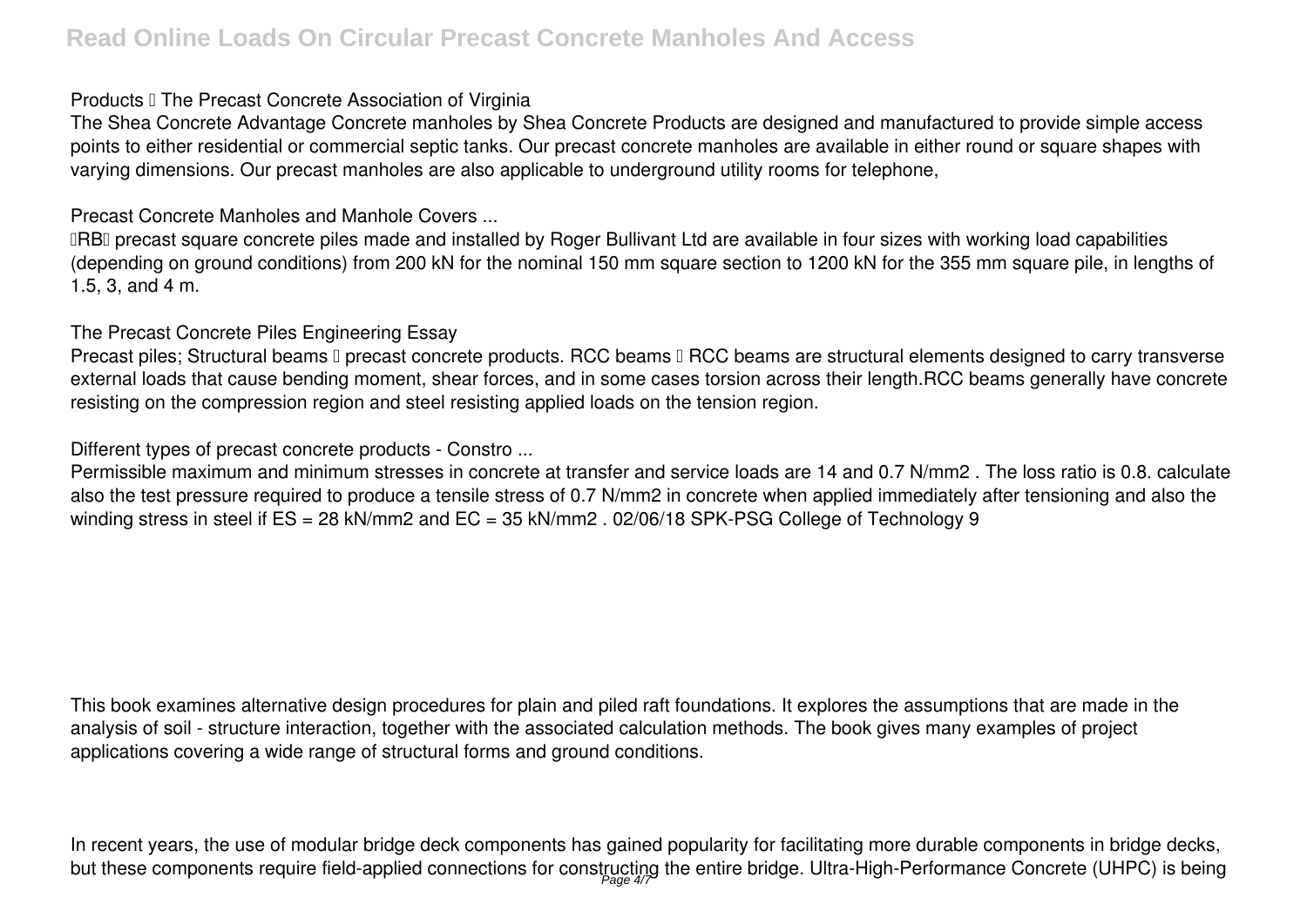# **Read Online Loads On Circular Precast Concrete Manholes And Access**

extensively used for highway bridges in the field connections between girders and deck panels for its superior quality than conventional concrete.Thus far, very limited data is available on the modeling of hybrid-bridge deck connections. In this study, finite element models have been developed to identify the primary properties affecting the response of hybrid deck panel system under monotonic and reverse cyclic loads. The commercial software ABAQUS was used to validate the models and to generate the data presented herein. The concrete damage plasticity (CDP) model was used to simulate both the conventional concrete and UHPC. In addition, numerical results were validated against experimental data available in the literature. The key parameters studied were the mesh size, the dilation angle, reinforcement type, concrete constitutive models, steel properties, and the contact type between the UHPC and the conventional concrete. The models were found to capture the load-deformation response, failure modes, crack patterns and ductility indices satisfactorily. The damage in concrete under monotonic loading is found higher in normal concrete than UHPC with no signs of de-bonding between the two materials. It is observed that increasing the dilation angle leads to an increase in the initial stiffness of the model. Changing the dilation angle from 20₪ to 40㎜ results in an increase of 7.81% in ultimate load for the panel with straight reinforcing bars, whereas for the panel with headed bars, the increase in ultimate load was found 8.56 %.Furthermore, four different types of bridge deck panels were simulated under reversed cyclic loading to observe overall behavior and the damage pattern associated with the reversed cyclic load. The key parameters investigated were the configurations of steel connections between the precast concrete deck elements, the loading position, ductility index, and the failure phenomena. The headed bar connections were found to experience higher ductility than the ones with straight bars in the range of 10.12% to 30.70% in all loading conditions, which is crucial for ensuring safe structural performance. This numerical investigation provides recommendations for predicting the location of the local damage in UHPC concrete bridge deck precast panel connections under reversed cyclic loading.Despite of having excellent mechanical and material properties, the use of Ultra-High-Performance Fiber Reinforced Concrete (UHP-FRC) is not widespread due to its high cost and lack of widely accepted design guidelines. This research also aims to develop a UHPC mixture using locally and domestically available materials without heat curing in hopes of reducing the production cost. Several trial mixtures of UHPC have been developed using locally available basalt and domestically available steel fibers. Among them, one trial mixture of 20.35 ksi compressive strength was selected for further study. To investigate the applicability of this locally produced UHPC in bridge closure, two full scale-8 ft. span hybrid bridge deck slabs with UHPC closure were constructed and tested under monotonic loading to identify the structural and material responses. The load-deflection response of the hybrid connection confirms that the deflection increased linearly until the initiation of first crack, after that it increased non-linearly up to the failure of the connection. The strain response also confirms that UHPC experiences less strain than normal strength concrete under compression loading. In addition, a moment curvature analytical graphical user interface model of hybrid bridge deck connection has been developed using MATLAB to predict ductility, curvature, and the stress distributions in those connections. The predicted value of moment and curvature from the code was found in good agreement with experimental data as well. The code provides a tool to professional engineers to predict ductility, curvature, and the stress distributions in those connections. The code is built in such a way to allow various input parameters such as concrete strength, dimensions of hybrid connection and deck panels, reinforcement configuration and the shape of the connection.Though, ultra-high-performance fiber reinforced concrete (UHP-FRC) has very high compressive strength compared to conventional concrete, the failure strain of UHP-FRC is not enough to withstand large plastic deformations under high stain rate loading such as impact and blast loading. Hence, a numerical study has been conducted to simulate low-velocity impact phenomenon of UHP-FRC. The responses obtained from the numerical study are in good Page 5/7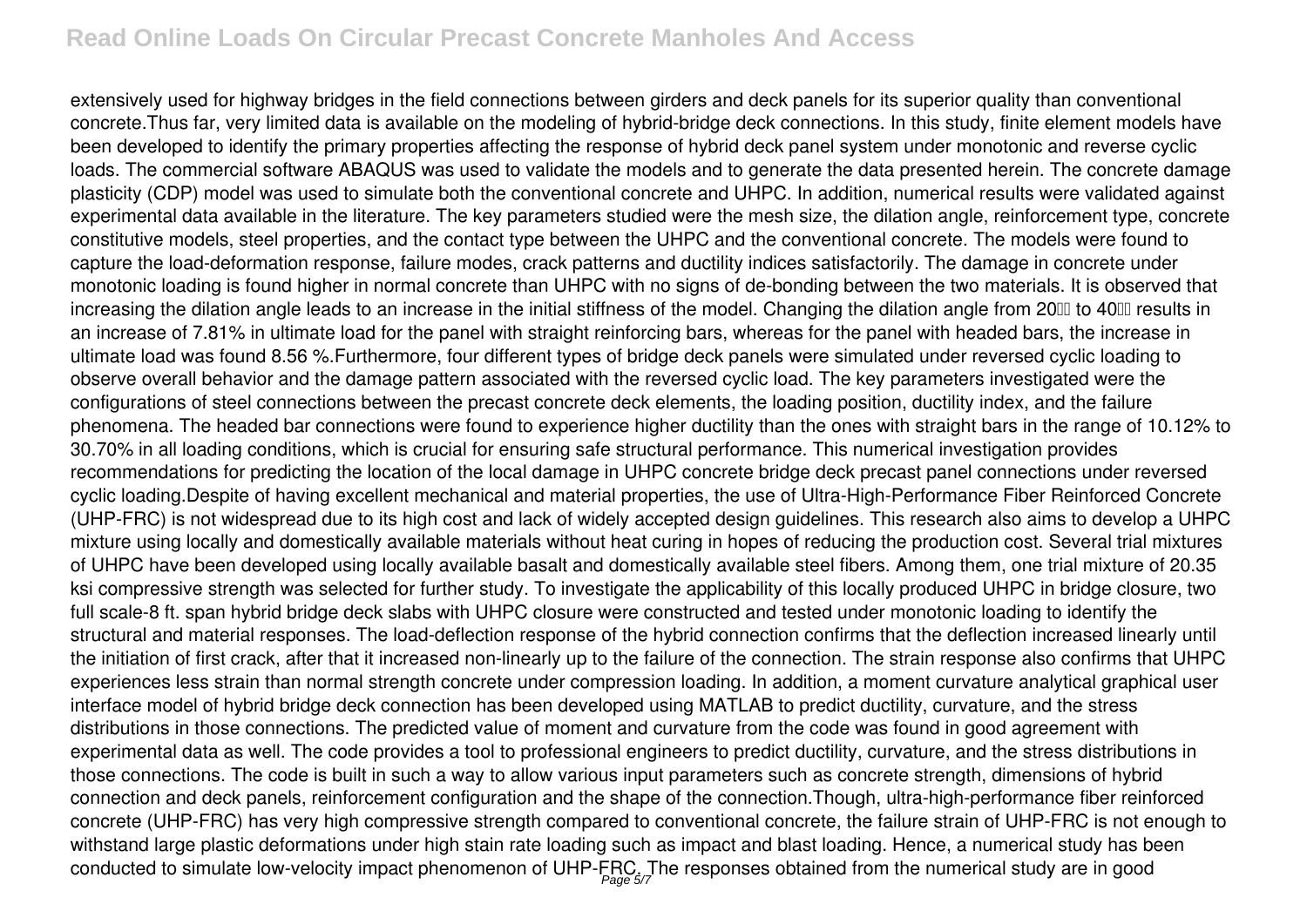# **Read Online Loads On Circular Precast Concrete Manholes And Access**

agreement with the experimental results under impact loads. Five different types of UHP-FRC beams were simulated under impact loading to observe the global and local material responses. The key parameters investigated were the reinforcement ratio (Ï1), impact load under various drop heights (h), and the failure phenomena. It was observed that higher reinforcement ratio showed better deflection recovery under the proposed impact. Also, for a specific reinforcement ratio, the maximum deflection increases approximately 15% when drop height decreases from 100 mm to 25 mm. Moreover, the applicability of concrete damage plasticity model for impact loading is investigated. The results also provided recommendations for predicting the location of the local damage in UHP-FRC beams under impact loading.Moreover, this research work includes a nonlinear finite element analysis of high-strength concrete confined with opposing circular spiral reinforcements. The spiral reinforcement is a very common technique used for reinforcing columns in active seismic regions due to its high ductility and high energy absorption. The results are compared with previously tested small-scale concrete columns made with the same technique under monotonic axial loads. The proposed technique is developed to improve the strength and ductility of concrete columns confined with conventional spiral systems. The finite element (FE) analysis results have shown that the proposed model can predict the failure load and crack pattern of columns with reasonable accuracy. Beside this, the concrete plasticity damage showed very good results in simulating columns with opposing spirals. The FE model is used to conduct a study on the effect of spiral spacing, Îđ (ratio of the core diameter to the whole cross section diameter) and compressive strength on the behavior of circular spiral reinforced concrete columns confined with opposing circular spiral reinforcements. The results of the parametric study demonstrated that for the same spacing between spirals and same strength of concrete, increasing Îđ increases the failure load of the column. It is also observed from the study that the ductility of the studied columns is not affected by changing the value of Îđ. In addition, a correlation between the Îđ factor, three different compressive concrete strengths, and the spacing of opposing spirals was developed in this study.

This comprehensive and up-to-date reference work and resource book covers state-of-the-art and state-of-the-practice for bridge engineering worldwide. Countries covered include Canada and the United States in North America; Argentina and Brazil in South America; Bosnia, Bulgaria, Croatia, Czech Republic, Denmark, Finland, France, Greece, Macedonia, Poland, Russia, Serbia, Slovakia, and Ukraine in the European continent; China, Indonesia, Japan, Chinese Taipei, and Thailand in Asia; and Egypt, Iran, and Turkey in the Middle East. The book examines the use of different materials for each region, including stone, timber, concrete, steel, and composite. It examines various bridge types, including slab, girder, segmental, truss, arch, suspension, and cable-stayed. A color insert illustrates select landmark bridges. It also presents ten benchmark comparisons for highway composite girder design from different countries; the highest bridges; the top 100 longest bridges, and the top 20 longest bridge spans for various bridge types including suspension, cable-stayed, extradosed, arch, girder, movable bridges (vertical lift, swing, and bascule), floating, stress ribbon, and timber; and bridge construction methods.